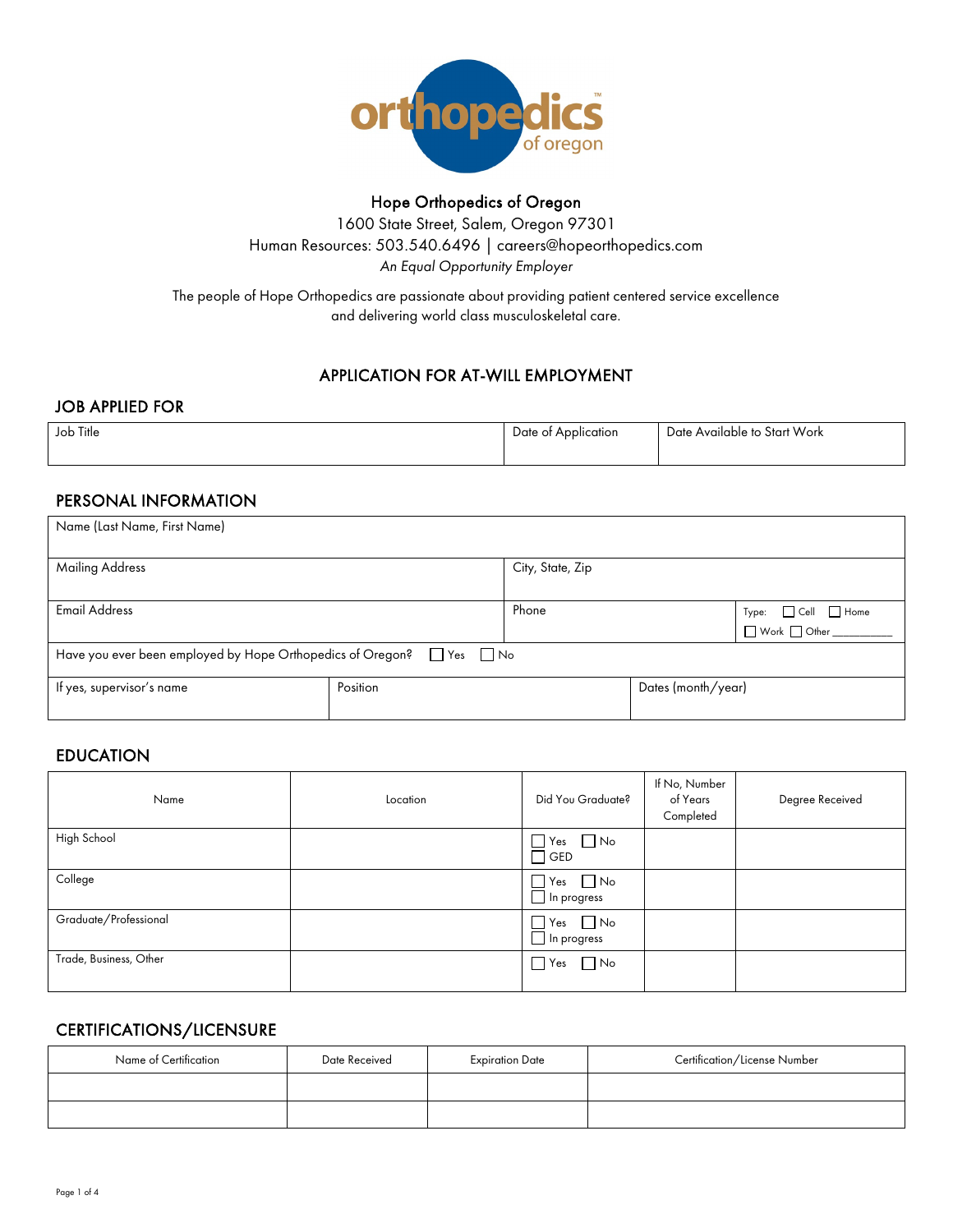#### SPECIAL SKILLS OR TRAINING

Please summarize any special job-related skills and qualifications you have including specific technical skills or equipment operating skills.

#### EMPLOYMENT HISTORY

List all work experience, paid or unpaid, beginning with your most recent job. This section must be completed entirely.

| Employing Firm                    |                 |                                                          | Address          |       |
|-----------------------------------|-----------------|----------------------------------------------------------|------------------|-------|
| From (month/year)                 | To (month/year) | Hours Per Week                                           | City, State, Zip |       |
| Job Title                         |                 | May we contact this employer? $\square$ Yes $\square$ No |                  |       |
| Name of Supervisor                |                 | Title                                                    |                  | Phone |
| List all the duties you performed |                 |                                                          |                  |       |
|                                   |                 |                                                          |                  |       |
|                                   |                 |                                                          |                  |       |
|                                   |                 |                                                          |                  |       |
|                                   |                 |                                                          |                  |       |
| Reason for leaving                |                 |                                                          |                  |       |
|                                   |                 |                                                          |                  |       |
| Employing Firm                    |                 |                                                          | Address          |       |
| From (month/year)                 | To (month/year) | Hours Per Week                                           | City, State, Zip |       |
| Job Title                         |                 | May we contact this employer? $\Box$ Yes $\Box$ No       |                  |       |
|                                   |                 |                                                          |                  |       |
| Name of Supervisor                |                 | Title                                                    |                  | Phone |
| List all the duties you performed |                 |                                                          |                  |       |
|                                   |                 |                                                          |                  |       |
|                                   |                 |                                                          |                  |       |
|                                   |                 |                                                          |                  |       |
| Reason for leaving                |                 |                                                          |                  |       |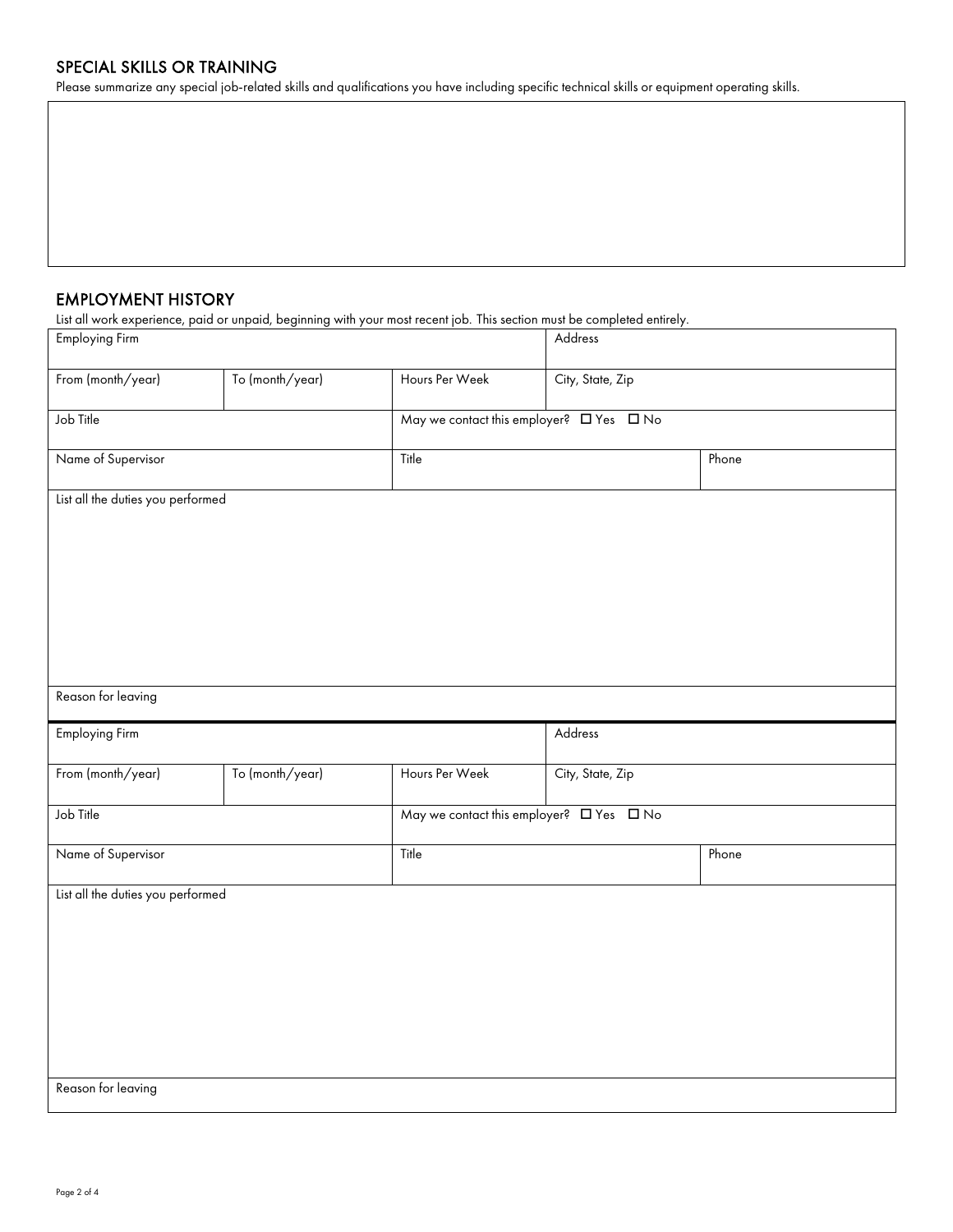| Employing Firm                    |                 | Address        |                  |       |
|-----------------------------------|-----------------|----------------|------------------|-------|
| From (month/year)                 | To (month/year) | Hours Per Week | City, State, Zip |       |
| Job Title                         |                 |                |                  |       |
| Name of Supervisor                |                 | Title          |                  | Phone |
| List all the duties you performed |                 |                |                  |       |
|                                   |                 |                |                  |       |
|                                   |                 |                |                  |       |
|                                   |                 |                |                  |       |
|                                   |                 |                |                  |       |
| Reason for leaving                |                 |                |                  |       |
| Employing Firm                    |                 |                | Address          |       |
| From (month/year)                 | To (month/year) | Hours Per Week | City, State, Zip |       |
| Job Title                         |                 |                |                  |       |
| Name of Supervisor<br>Title       |                 |                |                  | Phone |
| List all the duties you performed |                 |                |                  |       |
|                                   |                 |                |                  |       |
|                                   |                 |                |                  |       |
|                                   |                 |                |                  |       |
|                                   |                 |                |                  |       |
| Reason for leaving                |                 |                |                  |       |

# PROFESSIONAL REFERENCES

Please provide two professional references, whom you have known for a minimum of one year.

| Name | Telephone Number or Email Address | Relationship |
|------|-----------------------------------|--------------|
|      |                                   |              |
|      |                                   |              |
|      |                                   |              |